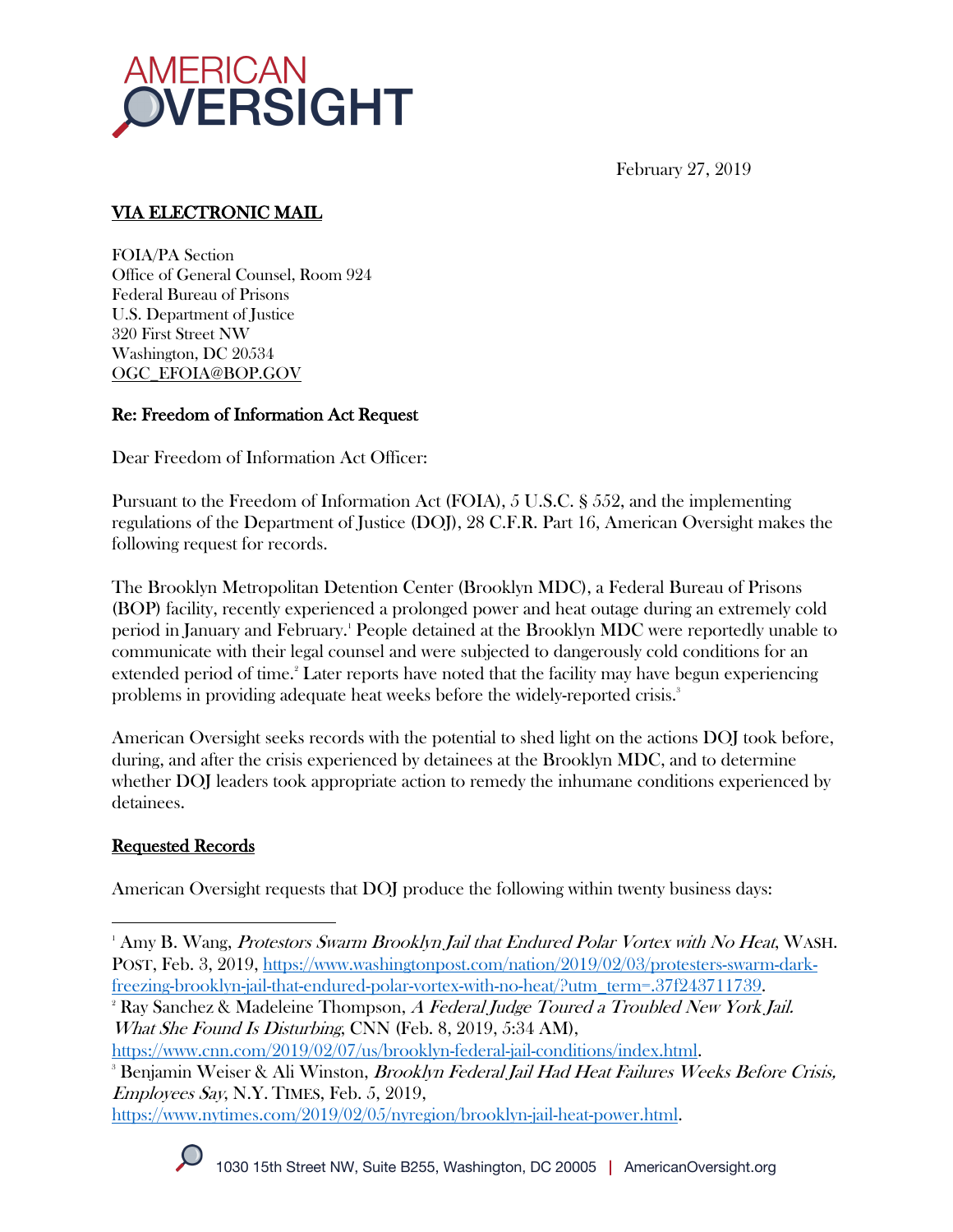All email communications (including email messages, email attachments, and calendar invitations/entries) of Acting Director of the Bureau of Prisons, Hugh J. Hurwitz, Northeast Regional Director J. Ray Ormond, or Brooklyn Metropolitan Detention Center Warden Herman Quay, containing any of the following terms:

- a. Heat
- b. "Heating system"
- c. temperature
- d. Blanket
- e. Blankets
- f. Electricity
- g. "Federal Defenders"
- h. Nadler
- i. Velasquez
- j. "von Dornum"
- k. Protest
- l. Protests
- m. "hot water"
- n. "hot meal"
- o. "hot meals"
- p. "power outage"
- q. "minimally impacted"
- r. "air handler"
- s. "cold air"
- t. "Unit I62"
- u. Analisa
- v. Annalisa
- w. "Judge Torres"
- x. Spilke
- y. Kunstler
- z. "water damage"
- aa. Blackout
- bb. "black-out"
- cc. "black out"
- dd. "lock down"
- ee. "locked down"
- ff. "electrical fire"
- gg. Zimian
- hh. Tabb
- ii. "Con Ed"
- jj. "Con Edison"
- kk. "ConEd"

Please provide all responsive records from January 15, 2019, through the date of the search.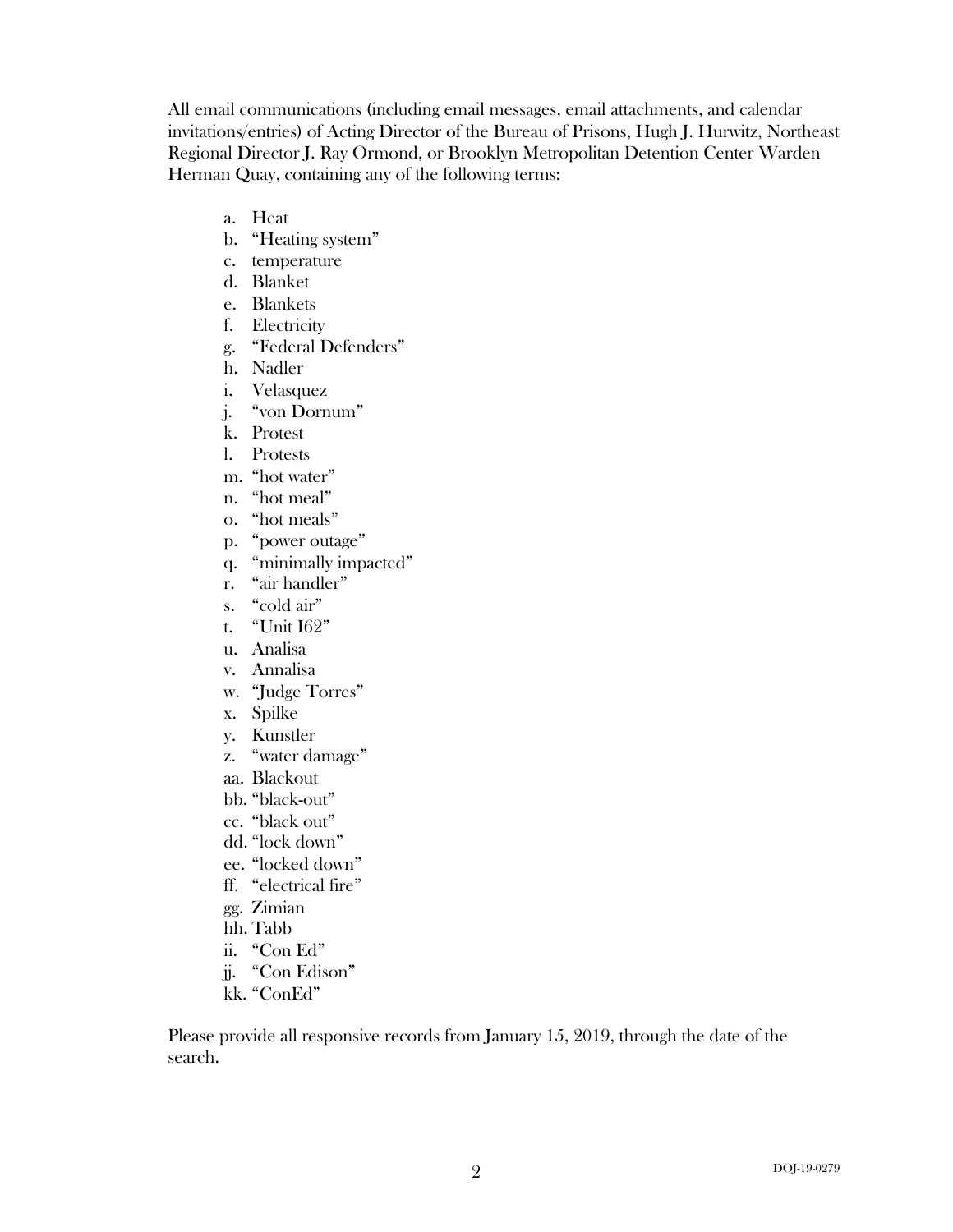American Oversight seeks all responsive records regardless of format, medium, or physical characteristics. In conducting your search, please understand the terms "record," "document," and "information" in their broadest sense, to include any written, typed, recorded, graphic, printed, or audio material of any kind. We seek records of any kind, including electronic records, audiotapes, videotapes, and photographs, as well as letters, emails, facsimiles, telephone messages, voice mail messages and transcripts, notes, or minutes of any meetings, telephone conversations or discussions. Our request includes any attachments to these records. No category of material should be omitted from search, collection, and production.

Please search all records regarding agency business. You may not exclude searches of files or emails in the personal custody of your officials, such as personal email accounts. Records of official business conducted using unofficial systems or stored outside of official files are subject to the Federal Records Act and FOIA.<sup>4</sup> It is not adequate to rely on policies and procedures that require officials to move such information to official systems within a certain period of time; American Oversight has a right to records contained in those files even if material has not yet been moved to official systems or if officials have, through negligence or willfulness, failed to meet their obligations.<sup>5</sup>

In addition, please note that in conducting a "reasonable search" as required by law, you must employ the most up-to-date technologies and tools available, in addition to searches by individual custodians likely to have responsive information. Recent technology may have rendered DOJ's prior FOIA practices unreasonable. In light of the government-wide requirements to manage information electronically by the end of 2016, it is no longer reasonable to rely exclusively on custodian-driven searches.<sup>6</sup> Furthermore, agencies that have adopted the National Archives and Records Administration (NARA) Capstone program, or similar policies, now maintain emails in a form that is reasonably likely to be more complete than individual custodians' files. For example, a custodian may have deleted a responsive email from his or her email program, but DOJ's archiving tools would capture that email under Capstone. Accordingly, American Oversight insists that DOJ use the most up-to-date technologies to search for responsive information and take steps to ensure that the most complete repositories of information are searched. American Oversight is

 $\overline{a}$ 

<sup>&</sup>lt;sup>4</sup> See Competitive Enter. Inst. v. Office of Sci. & Tech. Policy, 827 F.3d 145, 149–50 (D.C. Cir. 2016); cf. Judicial Watch, Inc. v. Kerry, 844 F.3d 952, 955–56 (D.C. Cir. 2016). 5

<sup>&</sup>lt;sup>5</sup> See Competitive Enter. Inst. v. Office of Sci. & Tech. Policy, No. 14-cv-765, slip op. at 8 (D.D.C. Dec. 12, 2016) ("The Government argues that because the agency had a policy requiring [the official] to forward all of his emails from his [personal] account to his business email, the [personal] account only contains duplicate agency records at best. Therefore, the Government claims that any hypothetical deletion of the [personal account] emails would still leave a copy of those records intact in [the official's] work email. However, policies are rarely followed to perfection by anyone. At this stage of the case, the Court cannot assume that each and every workrelated email in the [personal] account was duplicated in [the official's] work email account." (citations omitted)).

<sup>6</sup> Presidential Memorandum—Managing Government Records, 76 Fed. Reg. 75,423 (Nov. 28, 2011), https://obamawhitehouse.archives.gov/the-press-office/2011/11/28/presidentialmemorandum-managing-government-records; Office of Mgmt. & Budget, Exec. Office of the President, Memorandum for the Heads of Executive Departments & Independent Agencies, "Managing Government Records Directive," M-12-18 (Aug. 24, 2012), https://www.archives.gov/files/records-mgmt/m-12-18.pdf.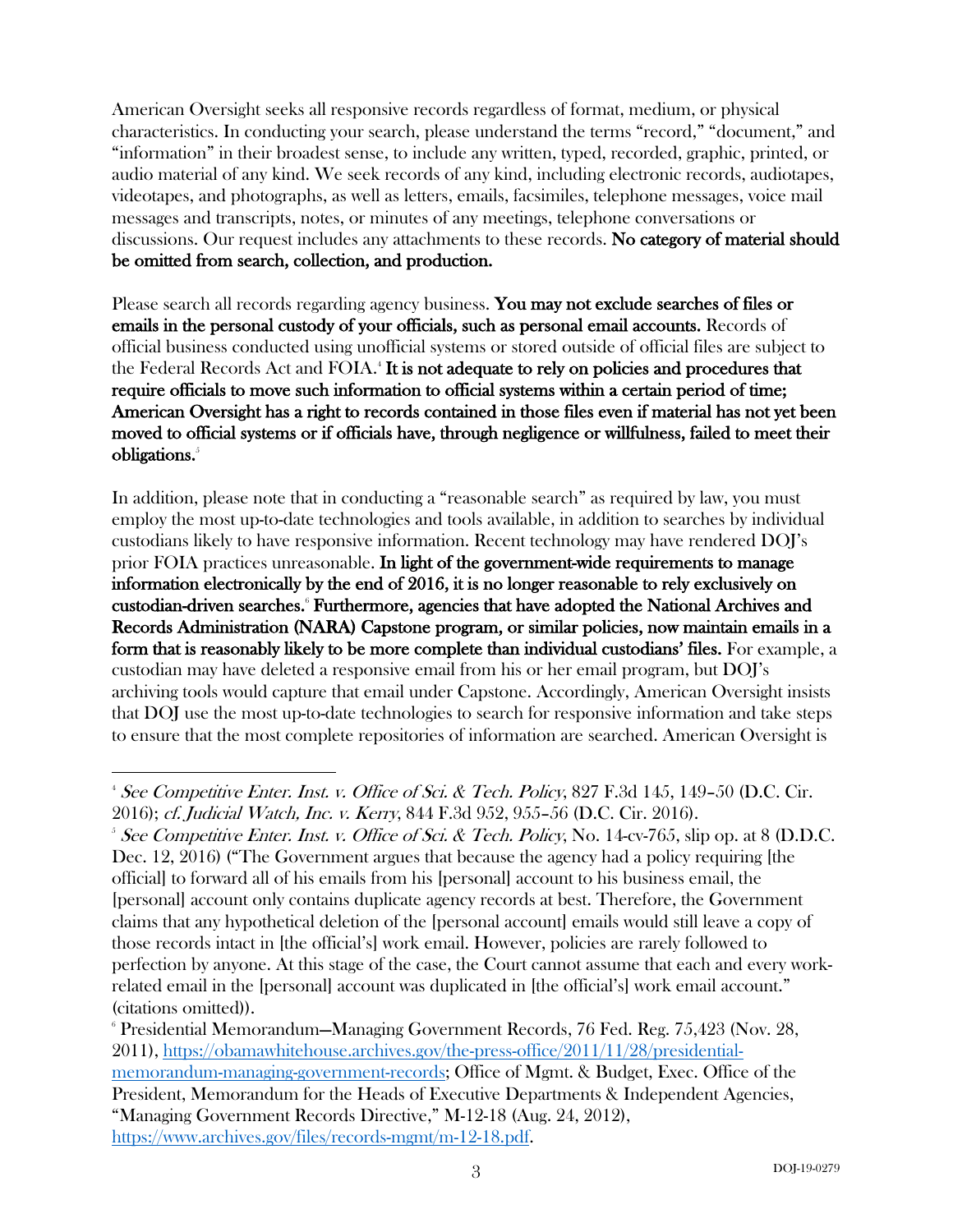available to work with you to craft appropriate search terms. However, custodian searches are still required; agencies may not have direct access to files stored in .PST files, outside of network drives, in paper format, or in personal email accounts.

Under the FOIA Improvement Act of 2016, agencies must adopt a presumption of disclosure, withholding information "only if . . . disclosure would harm an interest protected by an exemption" or "disclosure is prohibited by law."7 If it is your position that any portion of the requested records is exempt from disclosure, American Oversight requests that you provide an index of those documents as required under *Vaughn v. Rosen*, 484 F.2d 820 (D.C. Cir. 1973), *cert. denied*, 415 U.S. 977 (1974). As you are aware, a *Vaughn* index must describe each document claimed as exempt with sufficient specificity "to permit a reasoned judgment as to whether the material is actually exempt under FOIA."<sup>8</sup> Moreover, the *Vaughn* index "must describe each document or portion thereof withheld, and for each withholding it must discuss the consequences of disclosing the sought-after information."9 Further, "the withholding agency must supply 'a relatively detailed justification, specifically identifying the reasons why a particular exemption is relevant and correlating those claims with the particular part of a withheld document to which they apply.'"<sup>10</sup>

In the event some portions of the requested records are properly exempt from disclosure, please disclose any reasonably segregable non-exempt portions of the requested records. If it is your position that a document contains non-exempt segments, but that those non-exempt segments are so dispersed throughout the document as to make segregation impossible, please state what portion of the document is non-exempt, and how the material is dispersed throughout the document.11 Claims of nonsegregability must be made with the same degree of detail as required for claims of exemptions in a *Vaughn* index. If a request is denied in whole, please state specifically that it is not reasonable to segregate portions of the record for release.

You should institute a preservation hold on information responsive to this request. American Oversight intends to pursue all legal avenues to enforce its right of access under FOIA, including litigation if necessary. Accordingly, DOJ is on notice that litigation is reasonably foreseeable.

To ensure that this request is properly construed, that searches are conducted in an adequate but efficient manner, and that extraneous costs are not incurred, American Oversight welcomes an opportunity to discuss its request with you before you undertake your search or incur search or duplication costs. By working together at the outset, American Oversight and DOJ can decrease the likelihood of costly and time-consuming litigation in the future.

Where possible, please provide responsive material in electronic format by email or in PDF or TIF format on a USB drive. Please send any responsive material being sent by mail to American Oversight, 1030 15th Street NW, Suite B255, Washington, DC 20005. If it will accelerate release of responsive records to American Oversight, please also provide responsive material on a rolling basis.

 $\overline{a}$ <sup>7</sup> FOIA Improvement Act of  $2016 \text{ s } 2$  (Pub. L. No. 114–185).

<sup>8</sup> Founding Church of Scientology v. Bell, 603 F.2d 945, 949 (D.C. Cir. 1979).

 $\mu$  King v. U.S. Dep't of Justice, 830 F.2d 210, 223–24 (D.C. Cir. 1987) (emphases in original).

<sup>&</sup>lt;sup>10</sup> Id. at 224 (citing Mead Data Central, Inc. v. U.S. Dep't of the Air Force, 566 F.2d 242, 251 (D.C. Cir. 1977)).

 $11$  *Mead Data Central*, 566 F.2d at 261.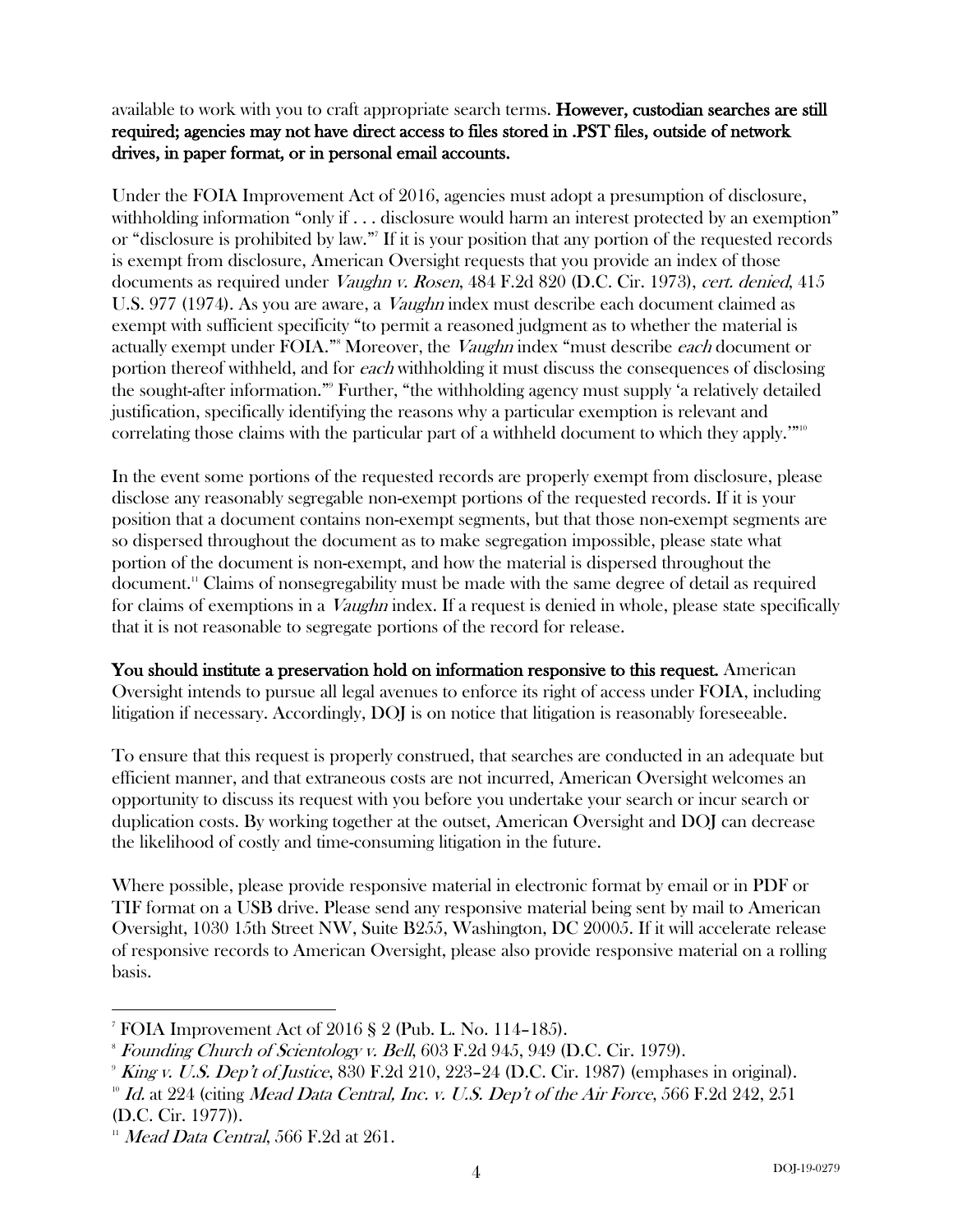## Fee Waiver Request

In accordance with 5 U.S.C. §  $552(a)(4)(A)(iii)$  and 28 C.F.R. § 16.10(k), American Oversight requests a waiver of fees associated with processing this request for records. The subject of this request concerns the operations of the federal government, and the disclosures will likely contribute to a better understanding of relevant government procedures by the general public in a significant way.<sup>12</sup> Moreover, the request is primarily and fundamentally for non-commercial purposes.<sup>13</sup>

American Oversight requests a waiver of fees because disclosure of the requested information is "in the public interest because it is likely to contribute significantly to public understanding of operations or activities of the government."14 The requested records are related to federal government operations and activities of great public concern. <sup>15</sup> The requested records have the potential to shed light on agency actions that led to the reported failure of the Brooklyn MDC to provide detainees with safe, livable, and humane conditions. The requested records also have the potential to shed light on the actions taken to address these problems by DOJ leaders with authority and influence over MDC operations. American Oversight is committed to transparency and makes the responses agencies provide to FOIA requests publicly available. As noted above, the subject of this request is a matter of public interest, and the public's understanding of the government's activities would be enhanced through American Oversight's analysis and publication of these records.

This request is primarily and fundamentally for non-commercial purposes.<sup>16</sup> As a  $501(c)(3)$ nonprofit, American Oversight does not have a commercial purpose and the release of the information requested is not in American Oversight's financial interest. American Oversight's mission is to promote transparency in government, to educate the public about government activities, and to ensure the accountability of government officials. American Oversight uses the information gathered, and its analysis of it, to educate the public through reports, press releases, or other media. American Oversight also makes materials it gathers available on its public website and promotes their availability on social media platforms, such as Facebook and Twitter.<sup>17</sup> American Oversight has demonstrated its commitment to the public disclosure of documents and creation of editorial content. For example, after receiving records regarding an ethics waiver received by a senior DOJ attorney,<sup>18</sup> American Oversight promptly posted the records to its website and

<sup>17</sup> American Oversight currently has approximately 12,200 page likes on Facebook and  $50,800$ followers on Twitter. American Oversight, FACEBOOK, https://www.facebook.com/weareoversight/ (last visited Feb. 27, 2019); American Oversight (@weareoversight), TWITTER, https://twitter.com/weareoversight (last visited Feb. 27, 2019).

 $\overline{a}$  $12$  28 C.F.R. § 16.10(k)(2).

 $13$   $Id.$ 

<sup>&</sup>lt;sup>14</sup> 28 C.F.R. § 16.10(k)(2)(i), (ii)(A)–(B).

<sup>&</sup>lt;sup>15</sup> See Wang, supra note 1; Sanchez & Thompson, supra note 2; Weiser & Winston, supra note 3.  $16$  28 C.F.R. § 16.10(k)(iii)(A)–(B).

<sup>&</sup>lt;sup>18</sup> DOJ Records Relating to Solicitor General Noel Francisco's Recusal, AMERICAN OVERSIGHT, https://www.americanoversight.org/document/doj-civil-division-response-noel-franciscocompliance.